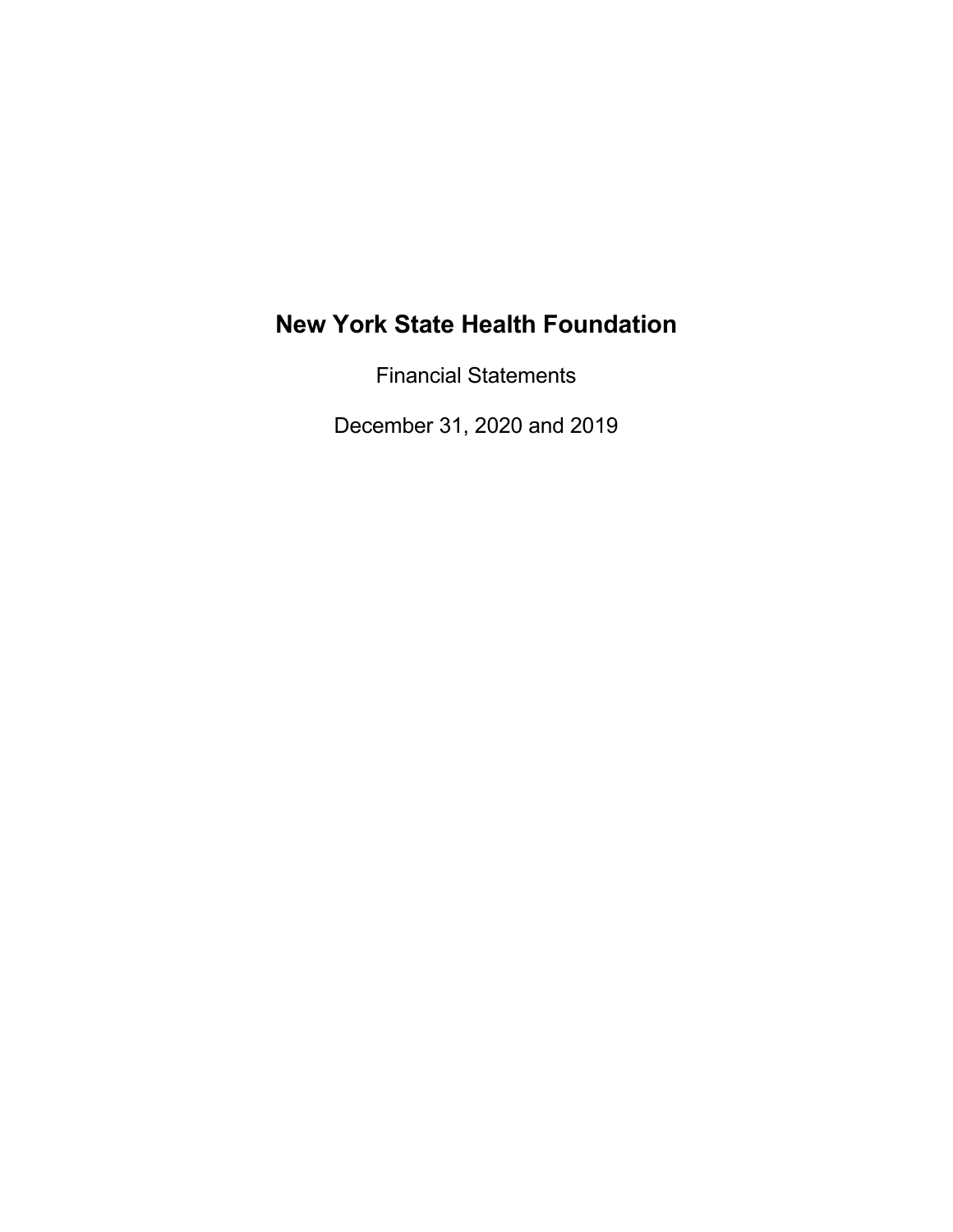

### **Independent Auditors' Report**

#### **To the Board of Directors of New York State Health Foundation**

We have audited the accompanying financial statements of New York State Health Foundation (the "Foundation") which comprise the statements of financial position as of December 31, 2020 and 2019, and the related statements of activities and cash flows for the years then ended, and the related notes to the financial statements.

# *Management's Responsibility for the Financial Statements*

Management is responsible for the preparation and fair presentation of these financial statements in accordance with accounting principles generally accepted in the United States of America; this includes the design, implementation, and maintenance of internal control relevant to the preparation and fair presentation of financial statements that are free from material misstatement, whether due to fraud or error.

#### *Auditors' Responsibility*

Our responsibility is to express an opinion on these financial statements based on our audits. We conducted our audits in accordance with auditing standards generally accepted in the United States of America. Those standards require that we plan and perform the audit to obtain reasonable assurance about whether the financial statements are free from material misstatement.

An audit involves performing procedures to obtain audit evidence about the amounts and disclosures in the financial statements. The procedures selected depend on the auditors' judgment, including the assessment of the risks of material misstatement of the financial statements, whether due to fraud or error. In making those risk assessments, the auditor considers internal control relevant to the entity's preparation and fair presentation of the financial statements in order to design audit procedures that are appropriate in the circumstances, but not for the purpose of expressing an opinion on the effectiveness of the entity's internal control. Accordingly, we express no such opinion. An audit also includes evaluating the appropriateness of accounting policies used and the reasonableness of significant accounting estimates made by management, as well as evaluating the overall presentation of the financial statements.

We believe that the audit evidence we have obtained is sufficient and appropriate to provide a basis for our audit opinion.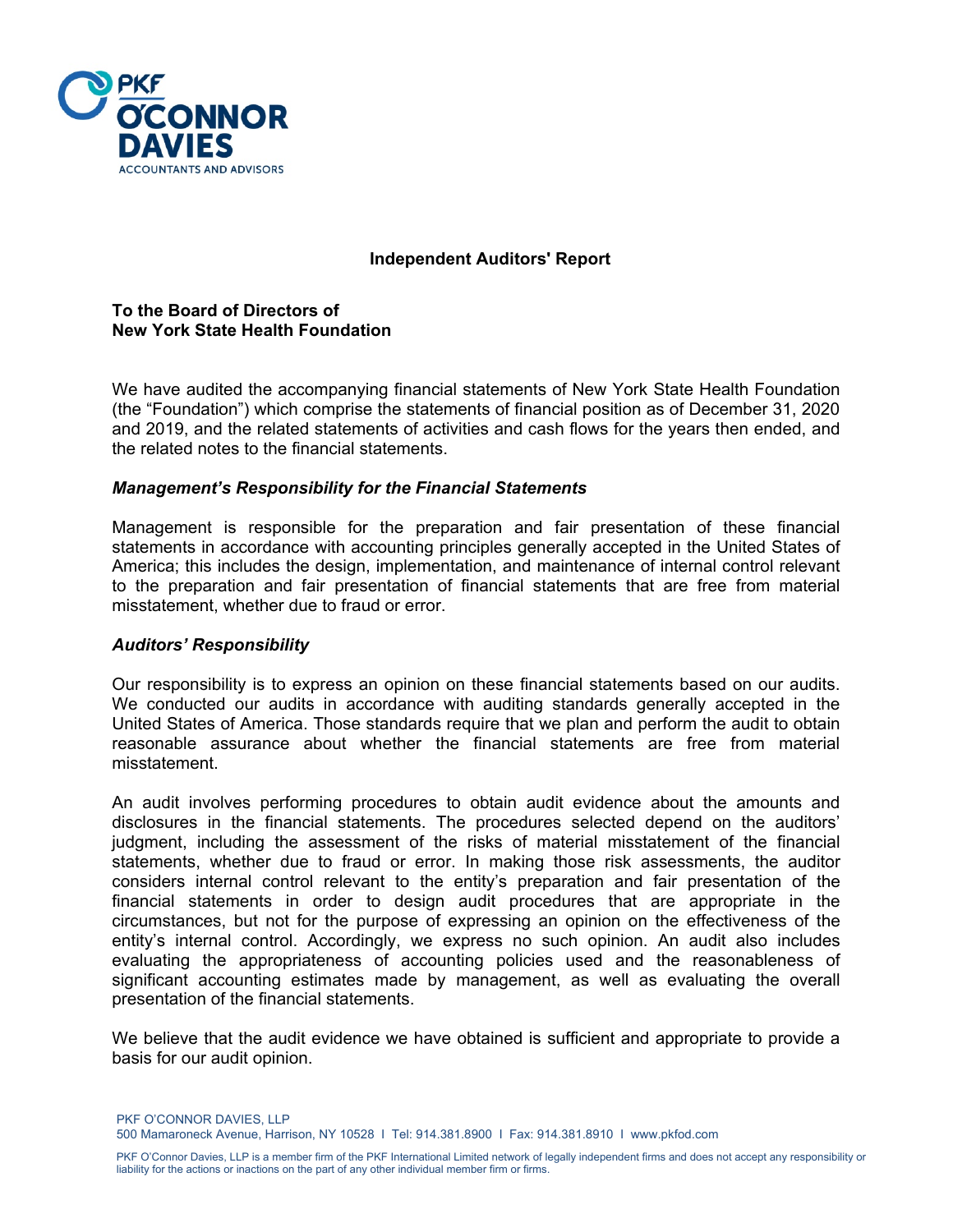#### **To the Board of Directors of New York State Health Foundation**  Page 2

# *Opinion*

In our opinion, the financial statements referred to above present fairly, in all material respects, the financial position of New York State Health Foundation as of December 31, 2020 and 2019, and the changes in its net assets and its cash flows for the years then ended in accordance with accounting principles generally accepted in the United States of America.

# *Report on Supplementary Information*

Our audits were conducted for the purpose of forming an opinion on the financial statements as a whole. The supplementary information on page 15 is presented for purposes of additional analysis and is not a required part of the financial statements. Such information is the responsibility of management and was derived from and relates directly to the underlying accounting and other records used to prepare the financial statements. The information has been subjected to the auditing procedures applied in the audits of the financial statements and certain additional procedures, including comparing and reconciling such information directly to the underlying accounting and other records used to prepare the financial statements or to the financial statements themselves, and other additional procedures in accordance with auditing standards generally accepted in the United States of America. In our opinion, the information is fairly stated in all material respects in relation to the financial statements as a whole.

PKF O'Connor Davies LLP

May 25, 2021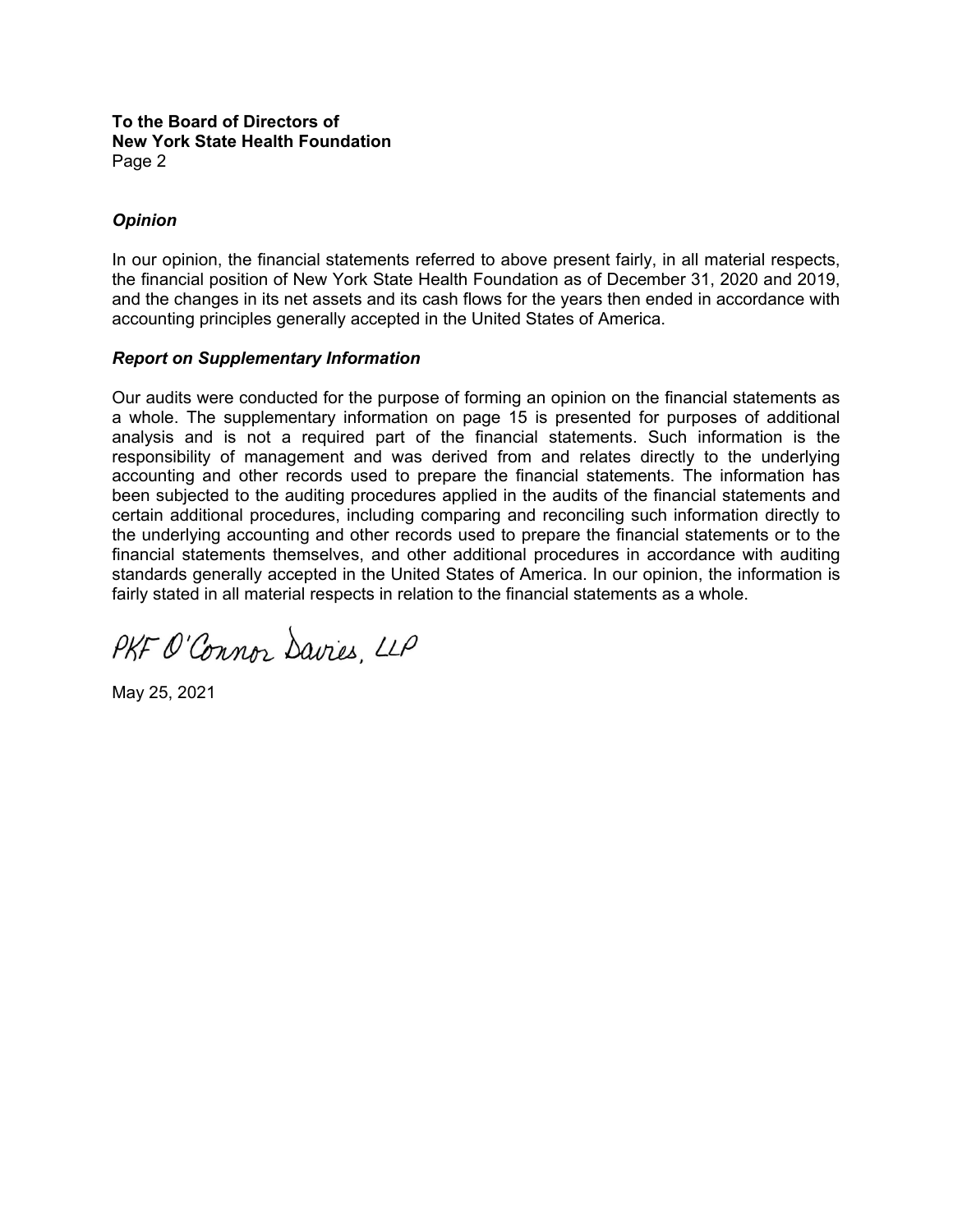Statements of Financial Position

|                                                  | December 31      |                 |  |  |
|--------------------------------------------------|------------------|-----------------|--|--|
|                                                  | 2020             | 2019            |  |  |
| <b>ASSETS</b>                                    |                  |                 |  |  |
| Cash and cash equivalents                        | \$<br>16,579,553 | \$<br>8,299,695 |  |  |
| Prepaid federal excise tax                       | 73,975           | 73,901          |  |  |
| Investments                                      | 316,892,151      | 304,833,490     |  |  |
| Deposits and other assets                        | 80,611           | 41,842          |  |  |
| Property and equipment, net                      | 93,091           | 86,655          |  |  |
|                                                  | \$333,719,381    | \$313,335,583   |  |  |
| <b>LIABILITIES AND NET ASSETS</b><br>Liabilities |                  |                 |  |  |
| Accounts payable and accrued expenses            | \$<br>357,802    | \$<br>241,734   |  |  |
| Grants payable, net                              | 4,976,601        | 5,500,576       |  |  |
| Deferred rent                                    | 464,697          | 505,283         |  |  |
| Deferred federal excise tax                      | 1,469,869        | 1,031,291       |  |  |
| <b>Total Liabilities</b>                         | 7,268,969        | 7,278,884       |  |  |
| Net assets without donor restrictions            | 326,450,412      | 306,056,699     |  |  |
|                                                  | \$333,719,381    | \$313,335,583   |  |  |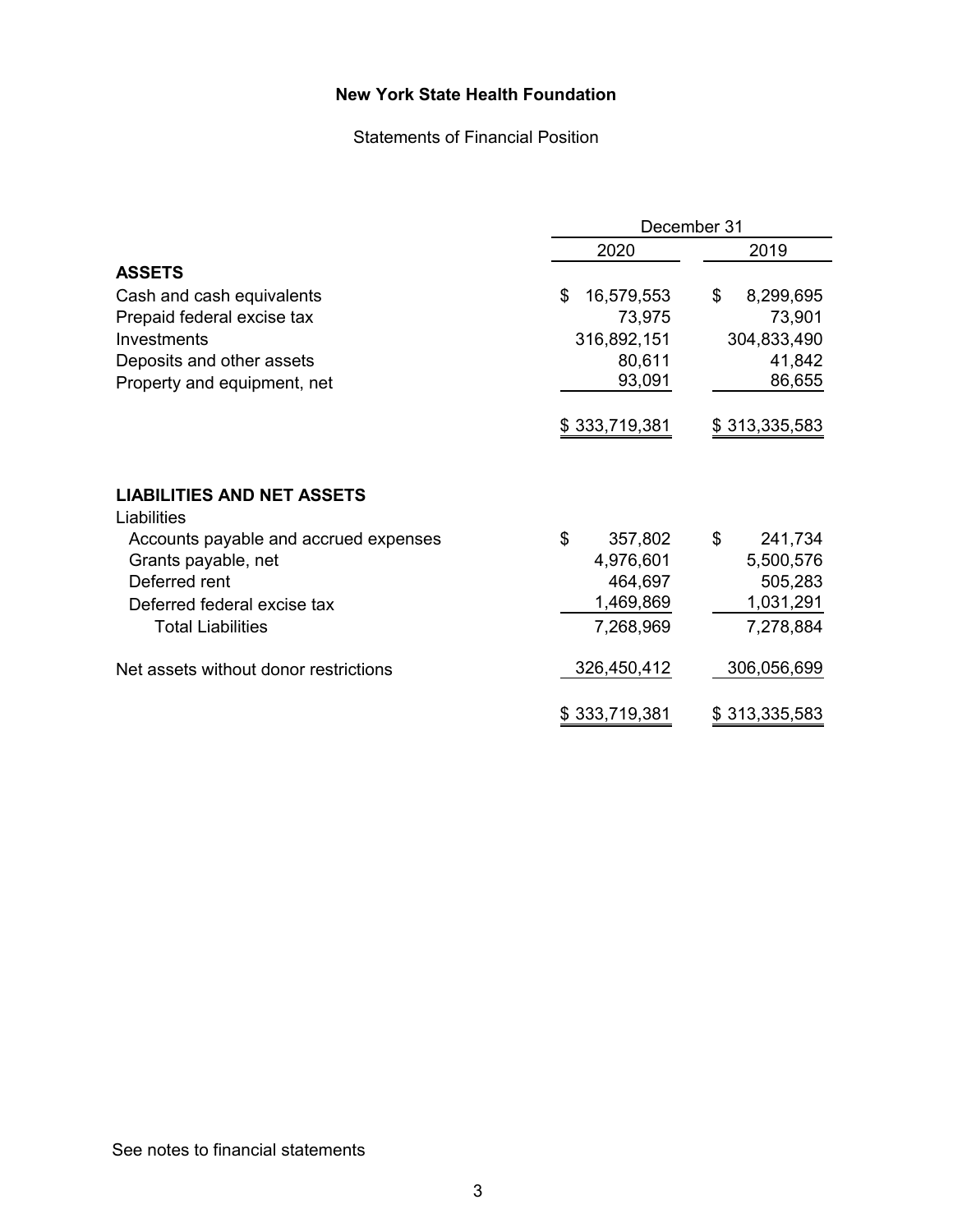#### Statements of Activities

|                                                      | <b>Year Ended</b> |               |    |               |
|------------------------------------------------------|-------------------|---------------|----|---------------|
|                                                      | December 31       |               |    |               |
|                                                      | 2020              |               |    | 2019          |
| <b>REVENUE AND SUPPORT</b>                           |                   |               |    |               |
| <b>Investment Return</b>                             |                   |               |    |               |
| Interest and dividends                               | \$                | 3,249,068     | \$ | 4,214,517     |
| Net realized gain from sale of investments           |                   | 2,847,507     |    | 22,736,496    |
| Unrealized gain on investments                       |                   | 31,536,122    |    | 27,965,604    |
| (Less) direct investment expenses                    |                   | (497, 504)    |    | (513, 469)    |
| <b>Total Investment Return</b>                       |                   | 37, 135, 193  |    | 54,403,148    |
| Rental income                                        |                   | 163,539       |    | 198,478       |
| <b>Total Revenue and Support</b>                     |                   | 37,298,732    |    | 54,601,626    |
| <b>EXPENSES</b>                                      |                   |               |    |               |
| <b>Program Services</b>                              |                   |               |    |               |
| Grants authorized, net of rescinded/refunded amounts |                   |               |    |               |
| of \$165,390 and \$165,404, and present value        |                   |               |    |               |
| discount of \$52,124 and (\$19,089)                  |                   | 11,162,701    |    | 7,958,845     |
| Program support, planning and development            |                   | 4,333,715     |    | 4,307,117     |
| <b>Total Program Services</b>                        |                   | 15,496,416    |    | 12,265,962    |
| <b>Operations and Governance</b>                     |                   | 770,099       |    | 769,302       |
| Federal excise tax expense                           |                   | 638,504       |    | 275,962       |
| <b>Total Expenses</b>                                |                   | 16,905,019    |    | 13,311,226    |
| Change in Net Assets                                 |                   | 20,393,713    |    | 41,290,400    |
| <b>NET ASSETS WITHOUT DONOR RESTRICTIONS</b>         |                   |               |    |               |
| Beginning of year                                    |                   | 306,056,699   |    | 264,766,299   |
| End of year                                          |                   | \$326,450,412 |    | \$306,056,699 |

See notes to financial statements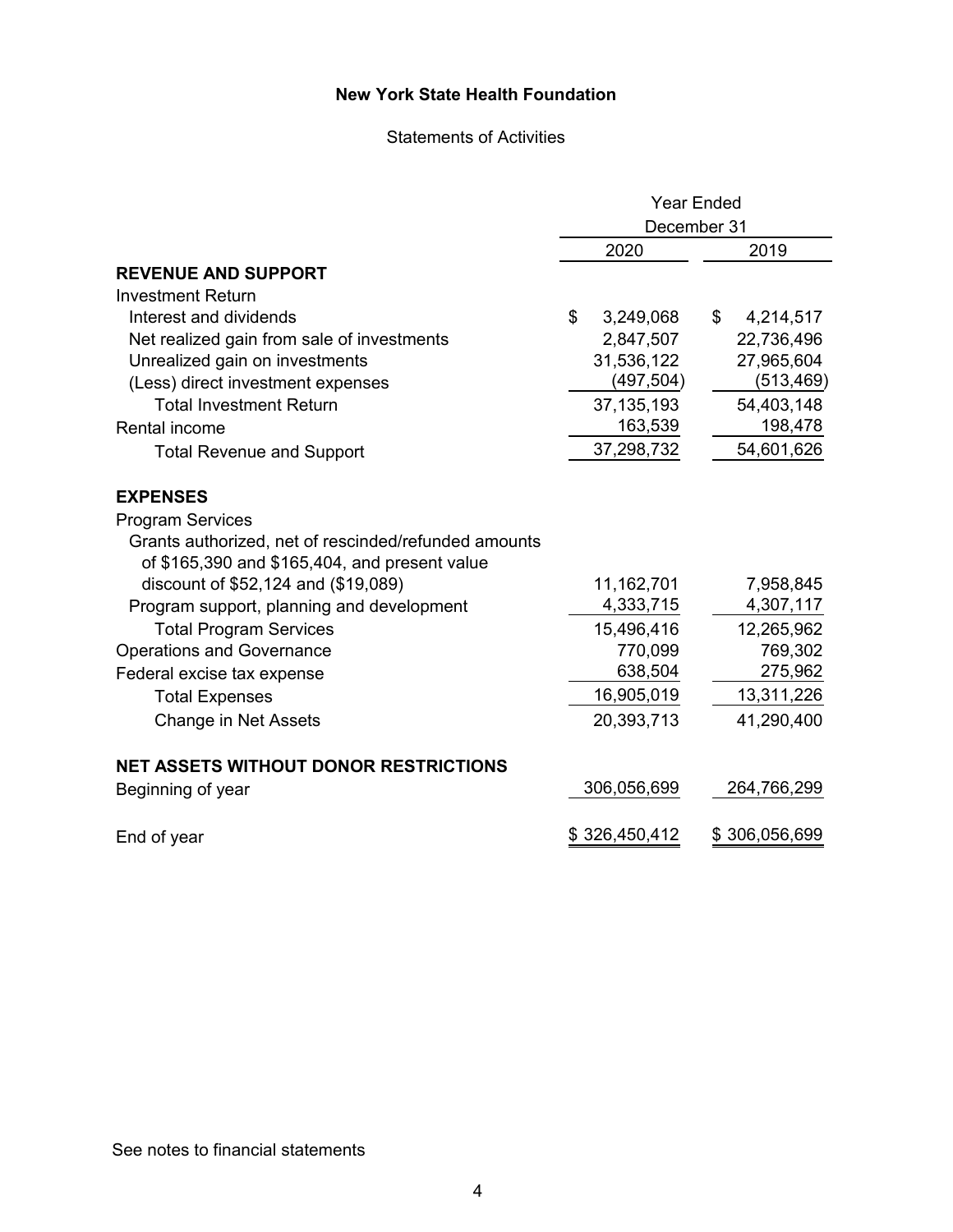#### Statements of Cash Flows

|                                               | <b>Year Ended</b> |                  |  |  |
|-----------------------------------------------|-------------------|------------------|--|--|
|                                               | December 31       |                  |  |  |
|                                               | 2020              | 2019             |  |  |
| <b>CASH FLOWS FROM OPERATING ACTIVITIES</b>   |                   |                  |  |  |
| Change in net assets                          | \$20,393,713      | 41,290,400<br>\$ |  |  |
| Adjustments to reconcile change in net assets |                   |                  |  |  |
| to net cash from operating activities         |                   |                  |  |  |
| Depreciation                                  | 21,804            | 31,941           |  |  |
| Realized gain from sale of investments        | (2,847,507)       | (22, 736, 496)   |  |  |
| Unrealized gain on investments                | (31, 536, 122)    | (27,965,604)     |  |  |
| Deferred federal excise tax                   | 438,578           | 106,407          |  |  |
| Discount on grants payable                    | 52,124            | (19,089)         |  |  |
| Deferred rent                                 | (40, 586)         | (40, 587)        |  |  |
| Changes in operating assets and liabilities   |                   |                  |  |  |
| Prepaid federal excise tax                    | (74)              | 69,555           |  |  |
| Deposits and other assets                     | (38, 769)         | (24, 709)        |  |  |
| Accounts payable and accrued expenses         | 116,068           | 34,032           |  |  |
| Grants payable                                | (576,099)         | (1,020,312)      |  |  |
| Net Cash From Operating Activities            | (14,016,870)      | (10,274,462)     |  |  |
| <b>CASH FLOWS FROM INVESTING ACTIVITIES</b>   |                   |                  |  |  |
| Purchase of property and equipment            | (28, 240)         | (15, 437)        |  |  |
| Proceeds from sale of investments             | 72,463,222        | 80,017,749       |  |  |
| Purchase of investments                       | (50, 138, 254)    | (64, 690, 847)   |  |  |
| Net Cash From Investing Activities            | 22,296,728        | 15,311,465       |  |  |
| Net Change in Cash and Cash Equivalents       | 8,279,858         | 5,037,003        |  |  |
| <b>CASH AND CASH EQUIVALENTS</b>              |                   |                  |  |  |
| Beginning of year                             | 8,299,695         | 3,262,692        |  |  |
| End of year                                   | 16,579,553<br>\$  | 8,299,695<br>\$  |  |  |
| SUPPLEMENTAL CASH FLOW INFORMATION            |                   |                  |  |  |
| Federal excise taxes paid                     | \$<br>200,000     | \$<br>100,000    |  |  |

See notes to financial statements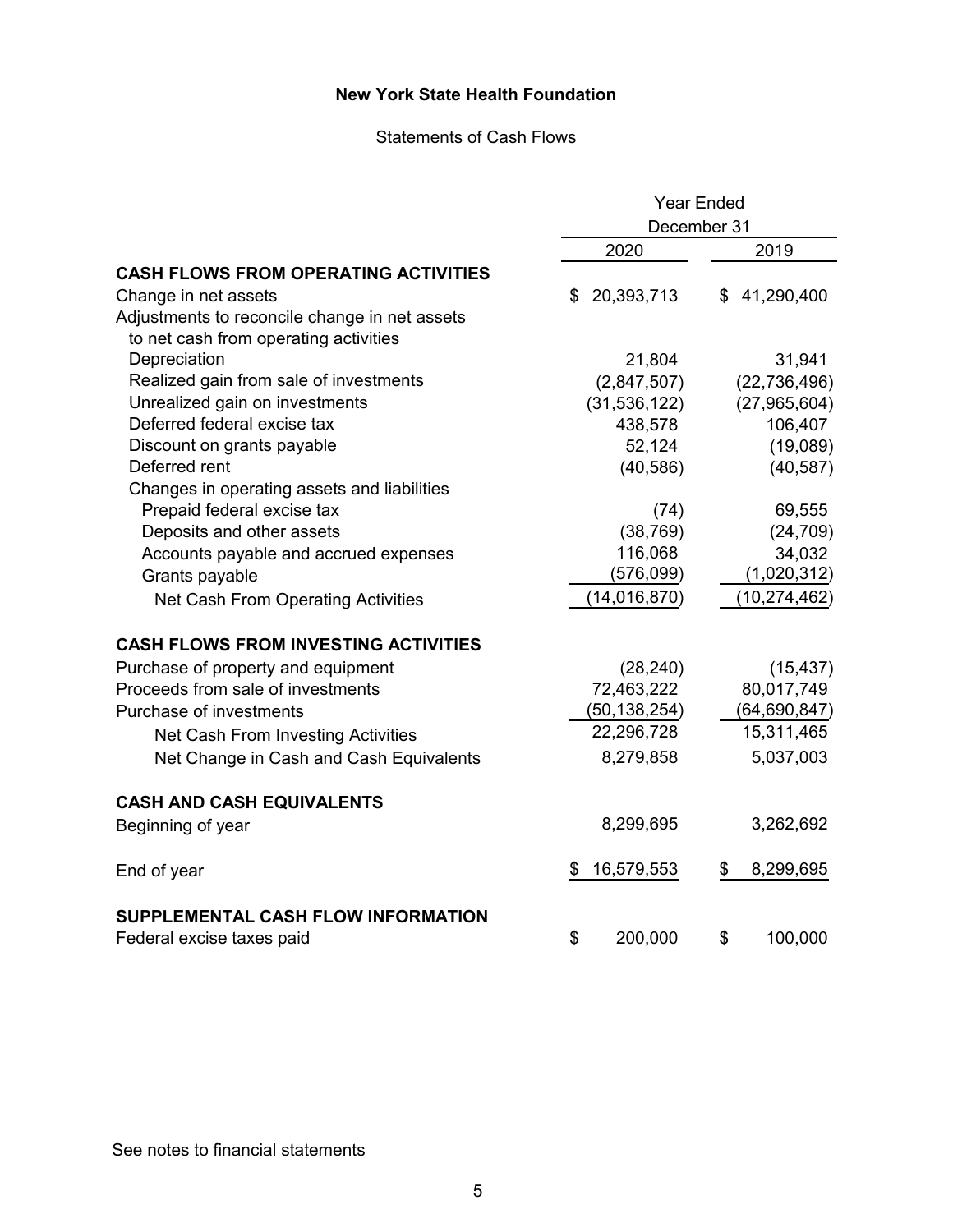# **1. Organization**

New York State Health Foundation, formerly The New York Charitable Asset Foundation, (the "Foundation") is a New York not-for-profit corporation organized on October 25, 2002 to pursue tax-exempt charitable purposes. The Foundation was formed as part of the conversion of Empire HealthChoice, Inc. (doing business as Empire Blue Cross & Blue Shield) ("Empire") to a for-profit corporation. Pursuant to the legislation authorizing the conversion, the Foundation received five percent of the stock of WellChoice, the holding company for Empire. The Foundation provides funding and grants for the health care related needs of residents of the State of New York ("NYS"), including without limitation, (i) expansion of access to health care by extending health insurance coverage to NYS residents who cannot afford to purchase their own coverage or who have coverage that is inadequate to meet their needs, (ii) expansion and enhancement of access to health care by augmenting and creating health care programs that deliver services to populations that are unable to access health care or that improve public health, (iii) augmentation of its other program priorities by supporting programs that inform and educate NYS residents about public health issues and empower communities to address the issues by becoming more effective at identifying and articulating health care needs and implementing solutions, and (iv) conducting any and all lawful activities which may be useful in accomplishing the foregoing purposes.

Assets, liabilities and net assets of the New York State Health Foundation Trust (the "Trust"), a revocable trust, are included in the accompanying financial statements. The Foundation is the sole trustee and beneficiary of the Trust.

# **2. Summary of Significant Accounting Policies**

#### *Basis of Presentation and Use of Estimates*

The accompanying financial statements have been prepared in accordance with accounting principles generally accepted in the United States of America (U.S. GAAP), which requires management to make estimates and assumptions that affect the reported amounts of assets and liabilities and disclosure of contingent assets and liabilities at the date of the financial statements and the reported amounts of revenue and expenses during the reporting period. Accordingly, actual results could differ from those estimates.

#### *Cash and Cash Equivalents*

Cash and cash equivalents consist of checking and money market accounts. The Foundation considers all highly liquid debt instruments available for current use with a maturity date of three months or less at the date of purchase to be cash equivalents.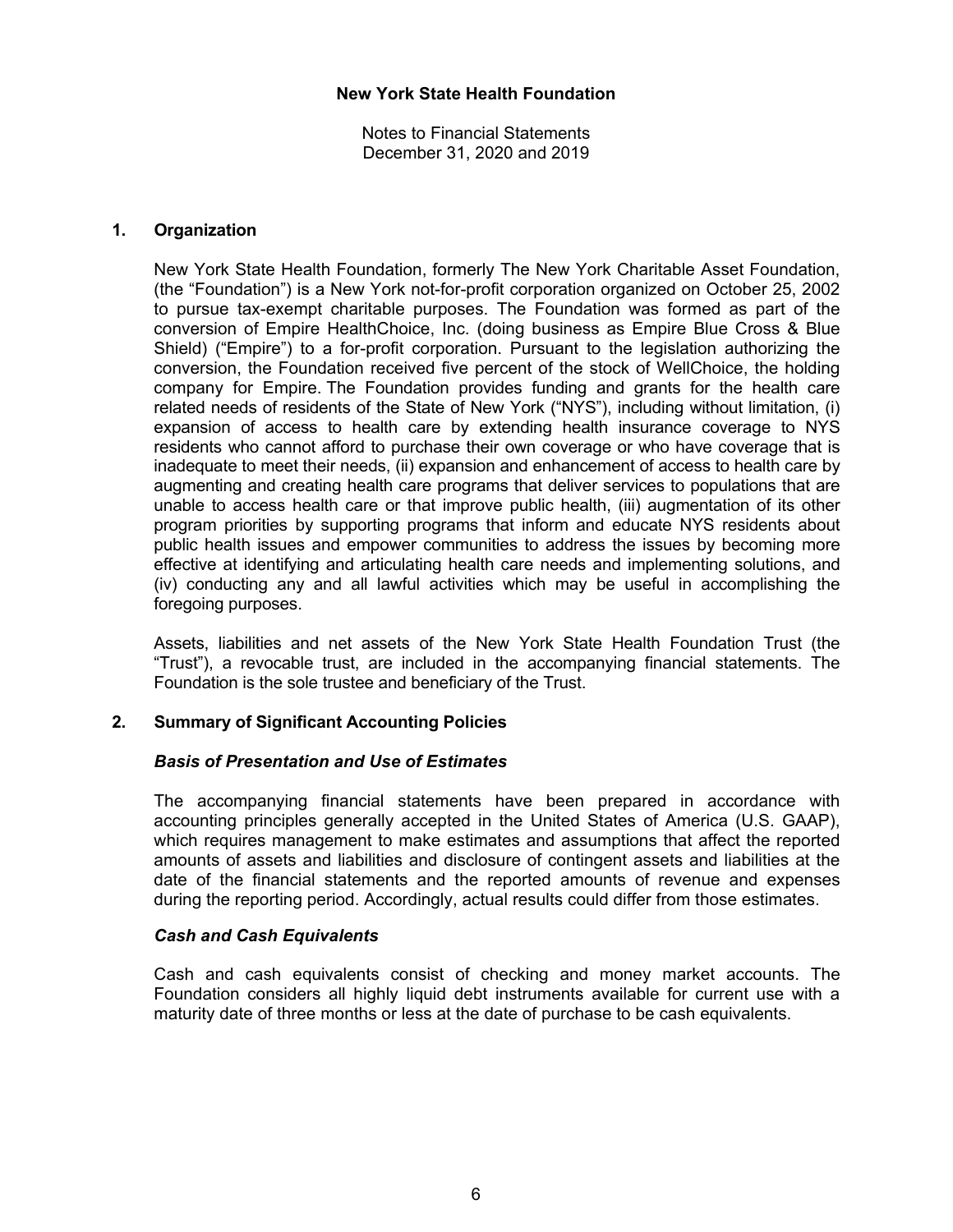Notes to Financial Statements December 31, 2020 and 2019

# **2. Summary of Significant Accounting Policies** *(continued)*

#### *Fair Value of Financial Instruments*

The Foundation follows U.S. GAAP guidance on Fair Value Measurements which defines fair value and establishes a fair value hierarchy organized into three levels based upon the input assumptions used in pricing assets. Level 1 inputs have the highest reliability and are related to assets with unadjusted quoted prices in active markets. Level 2 inputs relate to assets with other than quoted prices in active markets which may include quoted prices for similar assets or liabilities or other inputs which can be corroborated by observable market data. Level 3 inputs are unobservable inputs and are used to the extent that observable inputs do not exist.

The Foundation follows U.S. GAAP guidance which removed the requirements to categorize within the fair value hierarchy alternative investments where fair value is measured using the Net Asset Value ("NAV") per share as a practical expedient.

#### *Investment Valuation and Income Recognition*

Investments are stated at fair value. Purchases and sales of securities are recorded on a trade-date basis. Interest income is recorded on the accrual basis and dividends are recorded on the ex-dividend date. Realized gains and losses on the sale of investments are computed on the specific identification basis. Realized and unrealized gains and losses are included in the determination of the change in net assets.

#### *Direct Investment Expenses*

Investment expense on the statements of activities consists of fees paid directly to the Foundation's investment advisor as well as an allocation of direct internal costs that the Foundation incurs in the generation of investment return. These costs include salaries, benefits, travel and other costs associated with the officers and staff responsible for the development and execution of the Foundation's investment strategy as well as allocable costs associated with the internal investment management, supervising, selecting and monitoring of external investment management firms.

#### *Property and Equipment*

Property and equipment are carried at cost. Depreciation is recorded using the straightline method over the estimated useful lives of assets, which range from 3 to 5 years. Leasehold improvements are depreciated over the lesser of the life of the asset or the term of the lease. Physical assets acquired with costs in excess of \$1,000 and having a period of benefit in excess of one year are capitalized.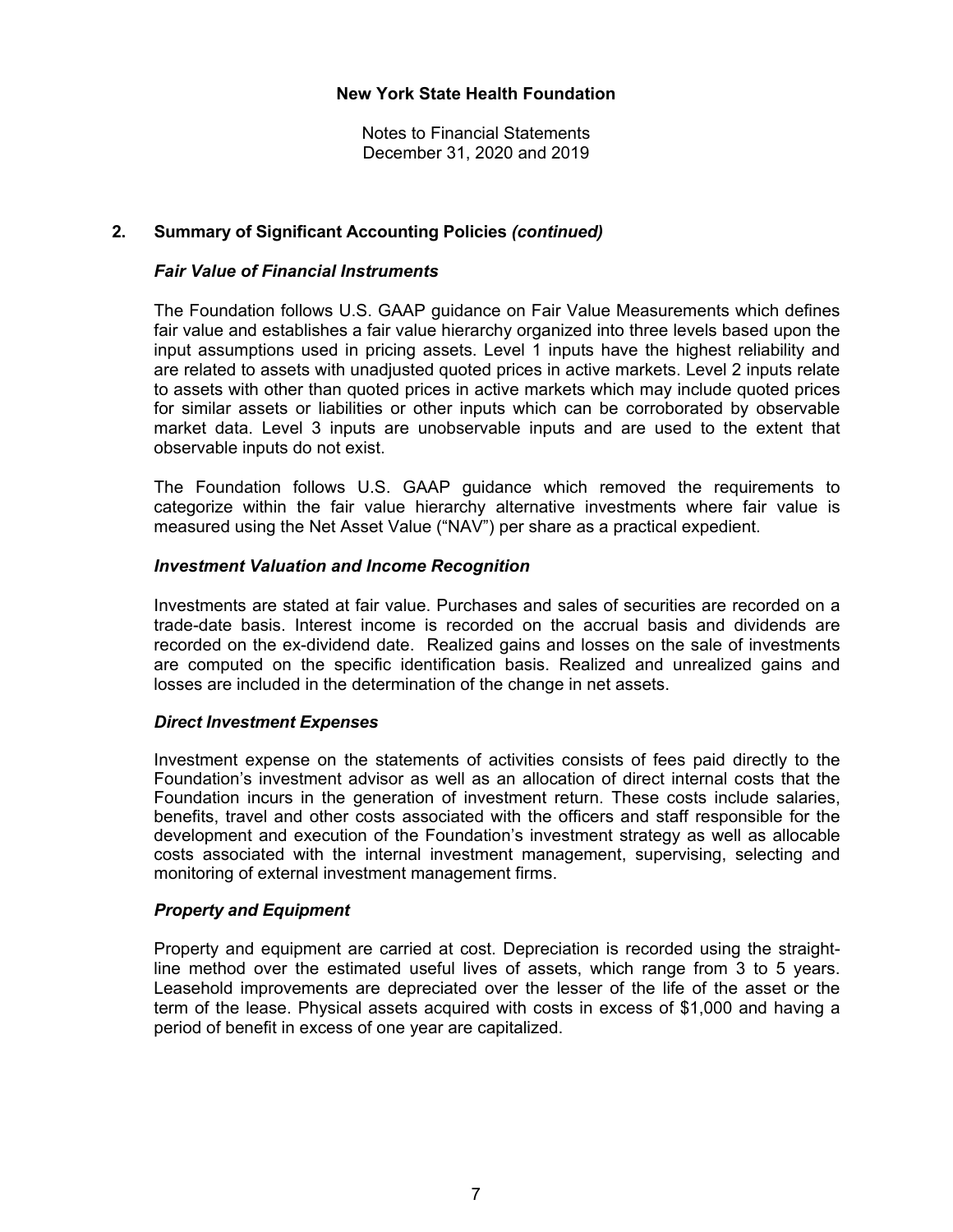Notes to Financial Statements December 31, 2020 and 2019

# **2. Summary of Significant Accounting Policies** *(continued)*

#### *Grants*

The liability for grants is recognized when specific grants are authorized by the Board of Directors and the recipients have been notified in an award letter. Discounts are provided on amounts due in more than one year from the date of the award.

#### *Net Asset Presentation*

Net assets without donor restrictions include funds having no restriction as to use or purpose imposed by donors. Net assets with donor restrictions are those whose use is limited by donors to a specific time period or purpose or are limited by donors in perpetuity. As of December 31, 2020 and 2019 all net assets were without donor restrictions.

#### *Functional Allocation of Expenses*

The statements of activities present the expenses of the Foundation by certain classification. Refer to Note 9 for the classification of expenses by their functional allocation and policy for allocating such expenses.

#### *Accounting for Uncertainty in Income Taxes*

The Foundation recognizes the effect of income tax positions only if those positions are more likely than not to be sustained. Management has determined that the Foundation had no uncertain tax positions that would require financial statement recognition or disclosure. The Foundation is no longer subject to examinations by the applicable taxing jurisdictions for periods prior to 2017.

#### *Subsequent Events Evaluation by Management*

Management has evaluated subsequent events for disclosure and/or recognition in the financial statements through the date that the financial statements were available to be issued, which is May 25, 2021.

#### **3. Concentrations of Credit Risk**

The Foundation's financial instruments that are potentially exposed to concentration of credit risk consist of cash, cash equivalents and investments. The Foundation places its cash and cash equivalents with quality financial institutions. The Foundation invests in exchange traded funds and collective trust funds. At times, cash balances may be in excess of FDIC insurance limit. The Foundation routinely assesses the financial strength of its cash, cash equivalents and investment portfolio. As a consequence, concentrations of credit risk are limited.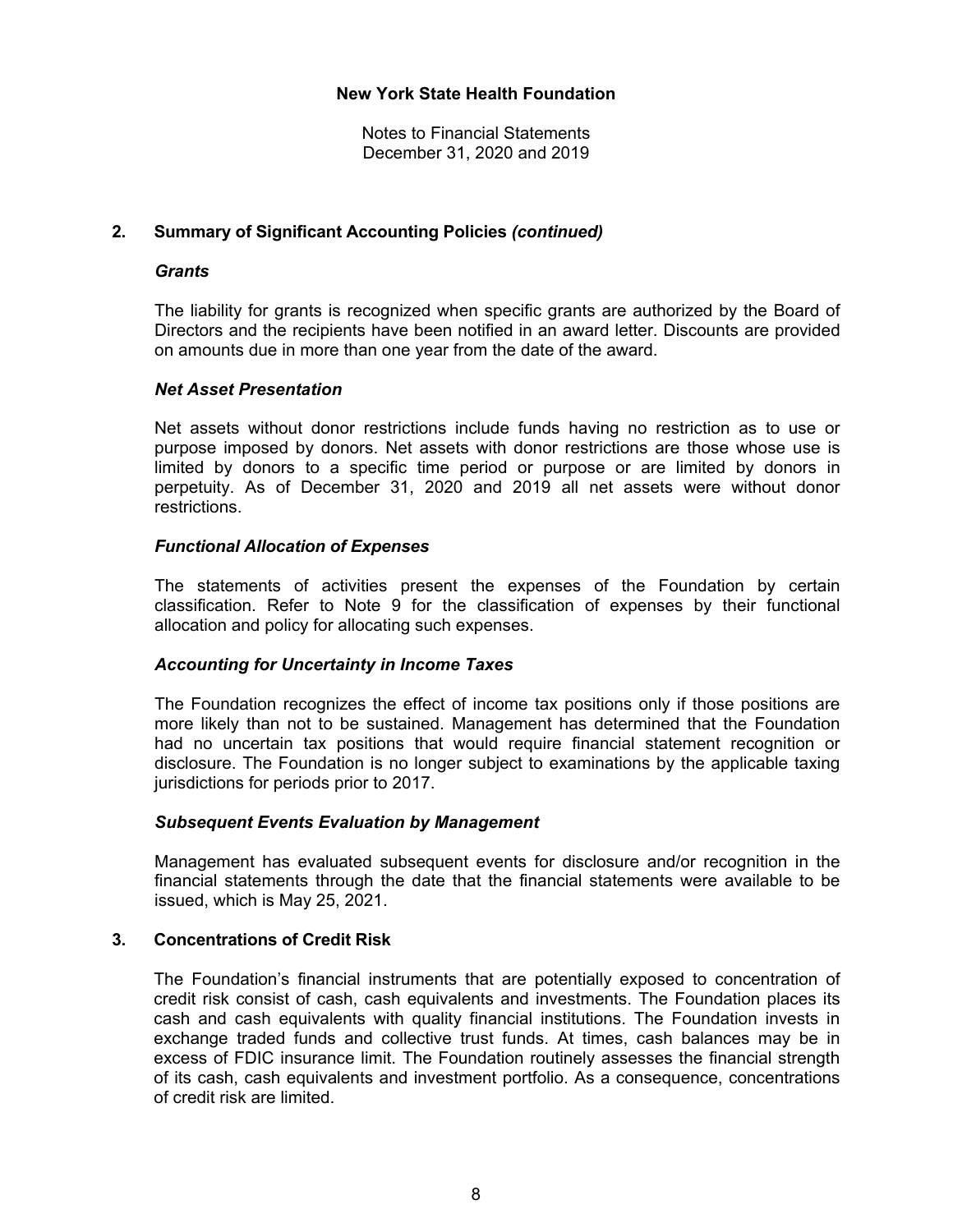Notes to Financial Statements December 31, 2020 and 2019

# **4. Property and Equipment**

Property and equipment consists of the following as of December 31:

|                                | 2020      | 2019      |
|--------------------------------|-----------|-----------|
| Furniture and equipment        | \$536,100 | \$534,751 |
| Leasehold improvements         | 187,182   | 160,291   |
|                                | 723,282   | 695,042   |
| Less: accumulated depreciation | 630,191   | 608,387   |
|                                | 93,091    | 86,655    |

There were no disposals for the years ended December 31, 2020 and 2019.

#### **5. Investments**

The following are major categories of investments measured at fair value on a recurring basis at December 31, grouped by fair value hierarchy for those investments subject to categorization within such hierarchy:

|                              | 2020             |                    |                   |  |  |  |
|------------------------------|------------------|--------------------|-------------------|--|--|--|
|                              |                  | <b>Investments</b> |                   |  |  |  |
|                              |                  | Measured at Net    |                   |  |  |  |
|                              | Level 1          | Asset Value (*)    | Total             |  |  |  |
| <b>Exchange Traded Funds</b> |                  |                    |                   |  |  |  |
| Equity fund                  | 49,648,122<br>\$ | \$                 | 49,648,122<br>\$. |  |  |  |
| Fixed income fund            | 114,691,576      |                    | 114,691,576       |  |  |  |
| Alternative Investments      |                  |                    |                   |  |  |  |
| Collective trust funds       |                  | 152,552,453        | 152,552,453       |  |  |  |
|                              | \$164,339,698    | \$<br>152,552,453  | \$316,892,151     |  |  |  |
|                              |                  | 2019               |                   |  |  |  |
|                              |                  | <b>Investments</b> |                   |  |  |  |
|                              |                  | Measured at Net    |                   |  |  |  |
|                              | Level 1          | Asset Value (*)    | Total             |  |  |  |
| <b>Exchange Traded Funds</b> |                  |                    |                   |  |  |  |
| Equity fund                  | 55,953,960<br>\$ | \$                 | 55,953,960<br>S   |  |  |  |
| Fixed income fund            | 116,178,064      |                    | 116,178,064       |  |  |  |
| Alternative Investments      |                  |                    |                   |  |  |  |
| Collective trust funds       |                  | 132,701,466        | 132,701,466       |  |  |  |
|                              | \$172,132,024    | \$<br>132,701,466  | \$304,833,490     |  |  |  |

(\*) As discussed in Note 2, investments that are measured using the practical expedient are not classified within the fair value hierarchy.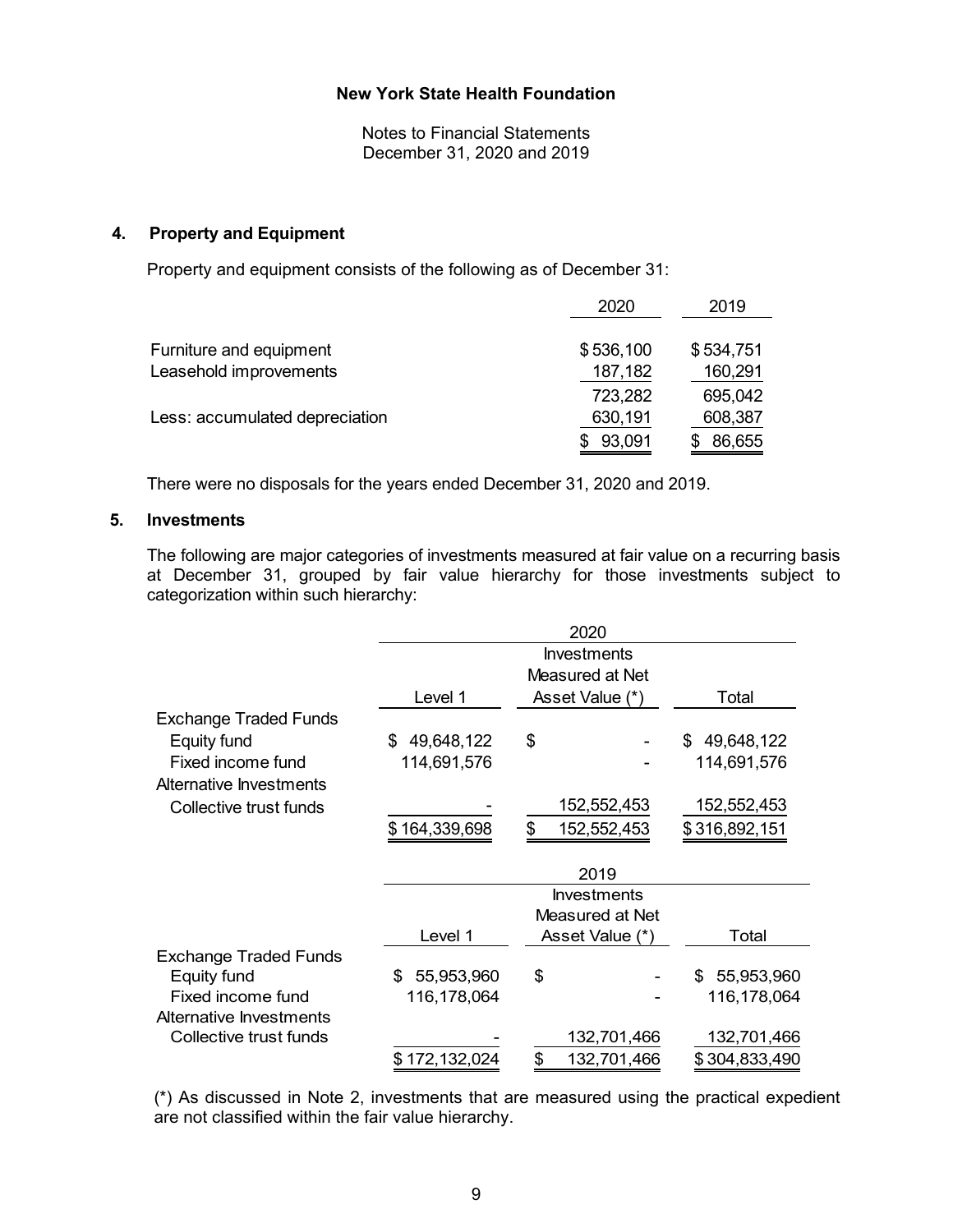### **5. Investments** *(continued)*

Information regarding investments valued using NAV as practical expedient at December 31, 2020 is as follows:

|                                        |                | Unfunded    | Redemption Frequency Redemption |               |
|----------------------------------------|----------------|-------------|---------------------------------|---------------|
|                                        | Fair Value     | Commitments | (If Currently Eligible)         | Notice Period |
| Collective trust funds (see "a" below) | \$ 152,552,453 | $\sim$      | Dailv                           | 3 Davs        |
|                                        |                |             |                                 |               |

a. These assets are in a vehicle organized as a collective trust fund and the value of the Foundation's interest in this investment is reported by its respective fund manager. The fund is an index fund for domestic equities using the Russell 1000.

Investments organized as collective trust funds are considered alternative investments for financial reporting purposes. The Foundation believes that there is little risk regarding the valuation of these assets: all of the underlying investments comprise publicly traded securities where market values are readily available and have no restrictions on redemption by the Foundation. All of the investments may be redeemed daily.

As of December 31, 2020, two individual investments represented approximately 36% and 48% of total investments. As of December 31, 2019, two individual investments represented approximately 34% and 44% of total investments. All of these investments were in broadly diversified index funds.

#### **6. Federal Excise Tax**

The Foundation is exempt from federal income taxes under Section 501(c)(3) and 509(a) of the Internal Revenue Code and has been further classified as a "private foundation."

The Foundation is subject to excise tax of 1.39% on its net investment income, as defined, for tax purposes.

Deferred taxes principally arise from the differences between the cost and fair value of investments. The Foundation provides for deferred federal excise tax on the net unrealized appreciation of the fair value of investments at the rate applicable for the following year. The rate used for December 31, 2020 and 2019 is 1.39%.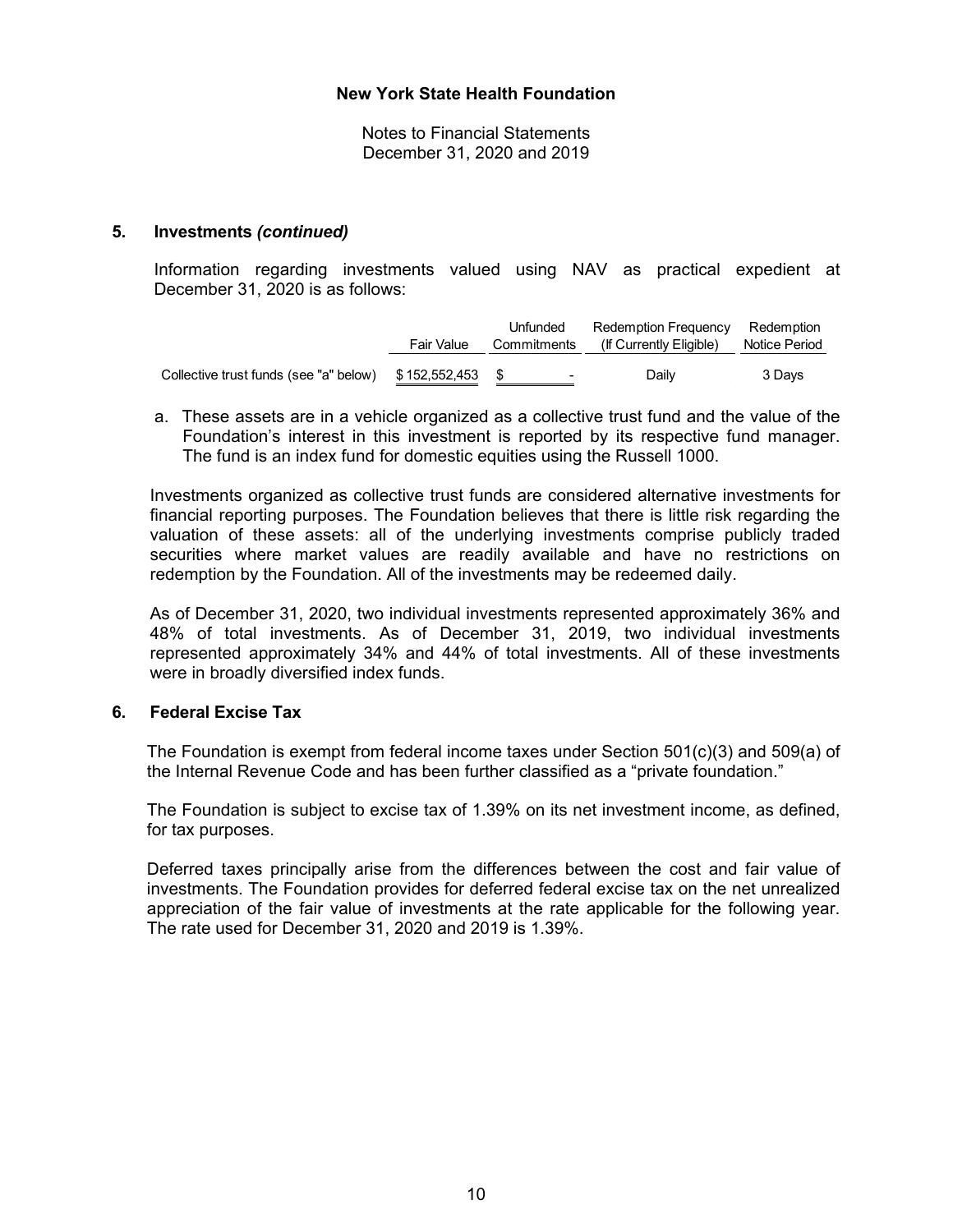Notes to Financial Statements December 31, 2020 and 2019

#### **7. Grants Payable**

The Foundation has entered into grant commitments with certain organizations. Payments to these organizations at December 31, are to be made as follows:

|                              | 2020      | 2019        |
|------------------------------|-----------|-------------|
|                              |           |             |
| Less than one year           | 4,054,641 | \$3,753,960 |
| One to three years           | 976,132   | 1,852,912   |
|                              | 5,030,773 | 5,606,872   |
| Less: present value discount | 54,172    | 106,296     |
| Grants payable, net          | 4,976,601 | 5,500,576   |

To reflect the time value of money, grants payable as of December 31, 2020 and 2019 were discounted to the present value using the Kansas City Federal Reserve outstanding fixedrate loans rate of 4.653% and 5.135%.

#### **8. Liquidity and Availability of Financial Assets**

The following reflect the Foundation's financial assets available as of December 31, 2020, to meet cash needs for general expenditures within one year of the date of the statement of financial position:

|                                                  | 2020          | 2019                       |
|--------------------------------------------------|---------------|----------------------------|
| Financial assets:                                |               |                            |
| Cash and cash equivalents                        |               | $$16,579,553$ $$8,299,695$ |
| <b>Investments</b>                               | 316,892,151   | 304,833,490                |
| Total Financial Assets Available Within One Year | \$333,471,704 | \$313,133,185              |

The Foundation's working capital and cash flows are driven by its investment portfolio and investment return. As part of the Foundation's liquidity management strategy, the Foundation seeks to maintain adequate liquidity to meet its obligations, including planned expenditures as approved by the Board. The Foundation structures its financial assets to be available as its grant payments and other general liabilities come due. The Foundation's Chief Investment Officer coordinates with Foundation staff to anticipate liquidity needs.

Funds are withdrawn from the investment account as needed based on grants to be disbursed and other general operating expenses. None of the Foundation's financial assets are subject to donor or contractual restrictions that make them unavailable for general expenditure within one year of the date of the statement of financial position.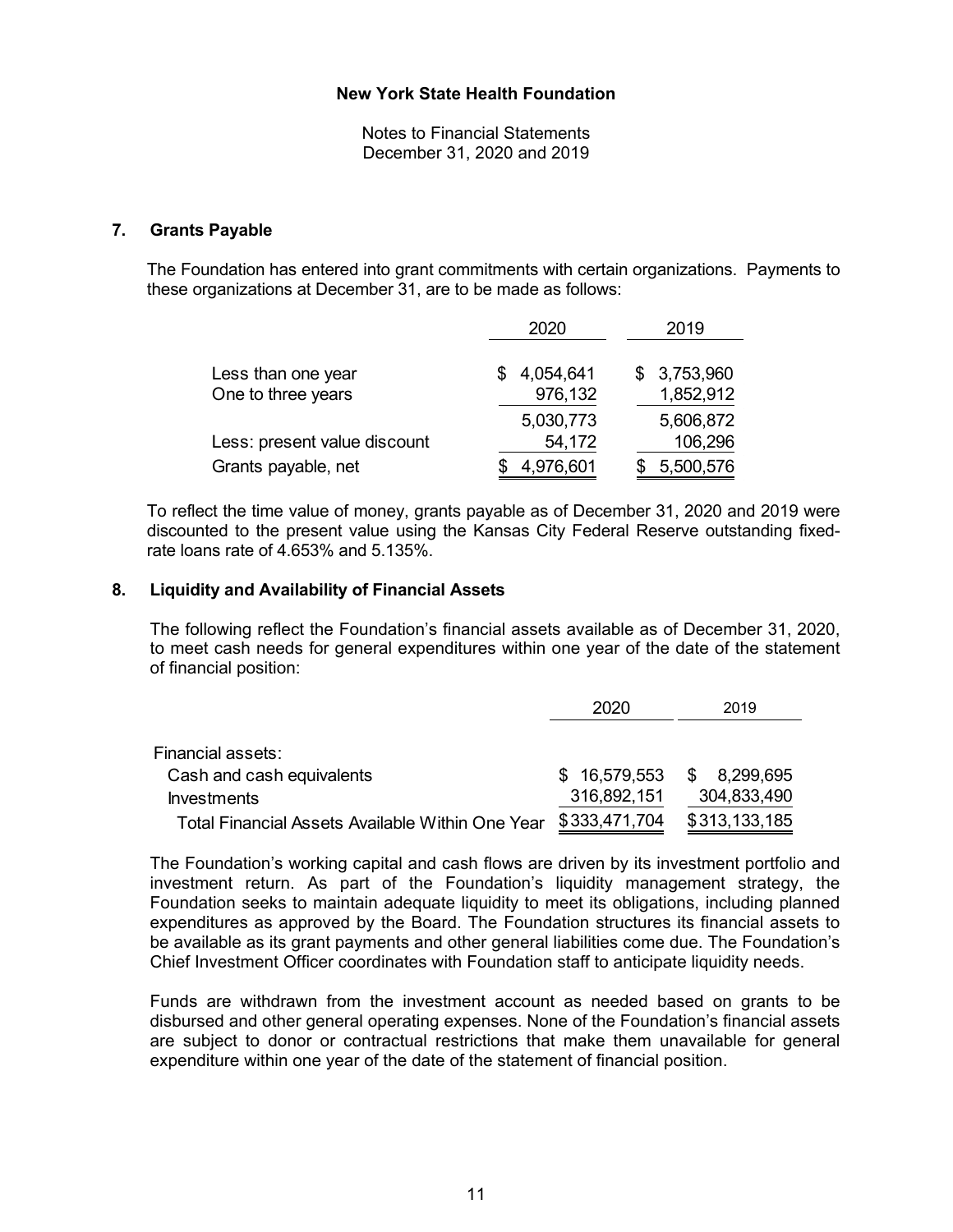#### **9. Expenses by Functional and Natural Classification**

Expenses are presented by functional classification in alignment with the overall mission of the Foundation. Expenses are applied directly to a classification or allocated on a reasonable basis that is consistently applied. Salaries, benefits and payroll taxes are allocated according to employees' time spent on various activities related to each category. Other expenses that are allocated on the basis of time and effort are office expenses, insurance and occupancy. Expenses for the year ended December 31, 2020, consisted of the following:

|                                     | Program          |            | Operations and |             | <b>Federal Excise</b> |              |  |
|-------------------------------------|------------------|------------|----------------|-------------|-----------------------|--------------|--|
|                                     | Services         | Governance |                | Tax Expense |                       | Total        |  |
|                                     |                  |            |                |             |                       |              |  |
| Grants authorized, net              | 11,162,701<br>\$ | \$         |                | \$          |                       | \$11,162,701 |  |
| Salaries and wages                  | 2,656,868        |            | 401,371        |             |                       | 3,058,239    |  |
| Payroll taxes and employee benefits | 759,032          |            | 114,666        |             |                       | 873,698      |  |
| Legal fees                          |                  |            | 11,582         |             |                       | 11,582       |  |
| Accounting fees                     |                  |            | 36,917         |             |                       | 36,917       |  |
| Other professional fees             | 72,250           |            | 75,820         |             |                       | 148,070      |  |
| Depreciation                        | 17,524           |            | 2,619          |             |                       | 20,143       |  |
| Occupancy                           | 611,376          |            | 91,355         |             |                       | 702,731      |  |
| Travel and meetings                 | 17,923           |            | 764            |             |                       | 18,687       |  |
| Printing and design                 | 16,290           |            | 1,770          |             |                       | 18,060       |  |
| Office expenses and IT              | 132,554          |            | 14,406         |             |                       | 146,960      |  |
| Insurance                           | 39,448           |            | 5,894          |             |                       | 45,342       |  |
| Outreach and public events          | 9,950            |            | 980            |             |                       | 10,930       |  |
| Miscellaneous                       | 500              |            | 11,955         |             |                       | 12,455       |  |
| Current federal excise tax          |                  |            |                |             | 199,926               | 199,926      |  |
| Deferred federal excise tax         |                  |            |                |             | 438,578               | 438,578      |  |
| Total                               | 15,496,416       | \$         | 770,099        | \$          | 638,504               | \$16,905,019 |  |

Expenses for the year ended December 31, 2019, consisted of the following:

|                                     |   | Program         | Operations and<br>Governance |         | <b>Federal Excise</b><br>Tax Expense |         |                 |  |
|-------------------------------------|---|-----------------|------------------------------|---------|--------------------------------------|---------|-----------------|--|
|                                     |   | <b>Services</b> |                              |         |                                      |         | Total           |  |
|                                     |   |                 |                              |         |                                      |         |                 |  |
| Grants authorized, net              | S | 7,958,845       | \$                           |         | \$                                   |         | 7,958,845<br>\$ |  |
| Salaries and wages                  |   | 2,440,097       |                              | 362,665 |                                      |         | 2,802,762       |  |
| Payroll taxes and employee benefits |   | 780,298         |                              | 115,973 |                                      |         | 896,271         |  |
| Legal fees                          |   |                 |                              | 1,726   |                                      |         | 1,726           |  |
| Accounting fees                     |   |                 |                              | 37,726  |                                      |         | 37,726          |  |
| Other professional fees             |   | 90,610          |                              | 75,495  |                                      |         | 166,105         |  |
| Depreciation                        |   | 25,668          |                              | 3,835   |                                      |         | 29,503          |  |
| Occupancy                           |   | 596,431         |                              | 89,119  |                                      |         | 685,550         |  |
| Travel and meetings                 |   | 98,763          |                              | 43,228  |                                      |         | 141,991         |  |
| Printing and design                 |   | 26,961          |                              | 1,517   |                                      |         | 28,478          |  |
| Office expenses and IT              |   | 128,146         |                              | 19,030  |                                      |         | 147,176         |  |
| <b>Insurance</b>                    |   | 34,903          |                              | 5,215   |                                      |         | 40,118          |  |
| Outreach and public events          |   | 85,240          |                              | 1,326   |                                      |         | 86,566          |  |
| Miscellaneous                       |   |                 |                              | 12,447  |                                      |         | 12,447          |  |
| Current federal excise tax          |   |                 |                              |         |                                      | 169.555 | 169,555         |  |
| Deferred federal excise tax         |   |                 |                              |         |                                      | 106,407 | 106,407         |  |
| Total                               |   | 12,265,962      |                              | 769,302 | \$                                   | 275,962 | \$13,311,226    |  |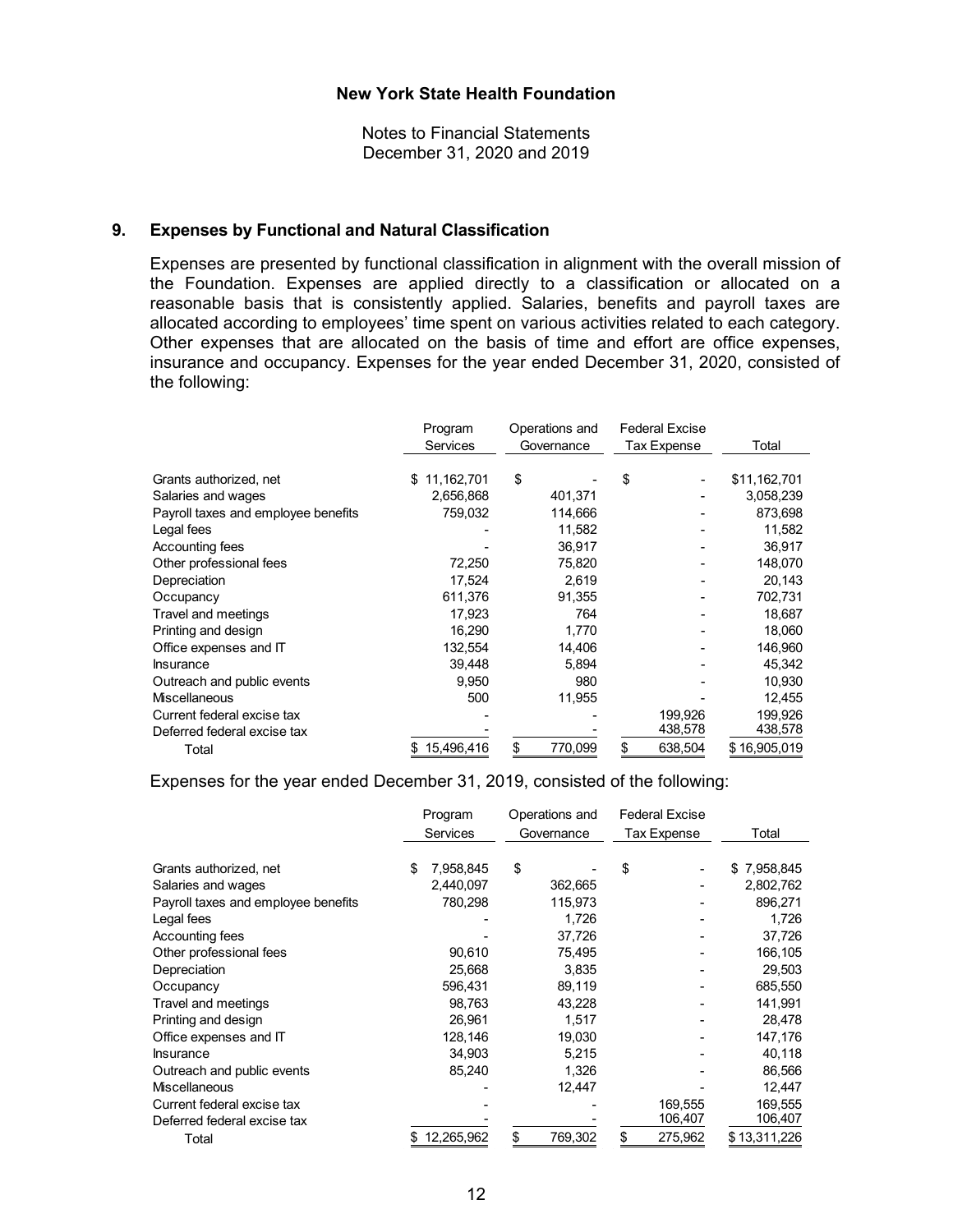# **10. Retirement Plans**

The Foundation maintains a 403(b) defined contribution plan, which covers all employees that meet eligibility requirements. The Foundation made contributions totaling \$352,456 and \$333,790 to the plan for 2020 and 2019. The Foundation also maintains a 457(b) plan that is limited to senior level management employees. The Foundation does not make contributions to the 457(b) plan.

# **11. Commitments**

# *Lease Commitments*

The Foundation has a lease for its office space in New York City expiring in February 2026. The lease contains escalation clauses that provide for increase in payments resulting from increases in real estate taxes and certain other building expenses in excess of the base period amounts. The Foundation's policy is to record base rent on a straightline basis over the term of the lease.

The future minimum rental payments under the lease agreement are:

| 2021       | S | 654,500     |
|------------|---|-------------|
| 2022       |   | 663,000     |
| 2023       |   | 663,000     |
| 2024       |   | 663,000     |
| 2025       |   | 663,000     |
| Thereafter |   | 110,500     |
|            |   | \$3,417,000 |

Rent expense totaled \$571,414 annually for both 2020 and 2019.

#### *Rental Income*

The Foundation leases part of this space to third parties. One lease agreement was renewable on a quarterly basis and was terminated in January 2021. The other lease was renewed on February 1, 2021, expiring on January 31, 2022. The future minimum rental payments to be received under these lease agreements are:

2021 108,726 \$ 2022 8,811 \$ 117,537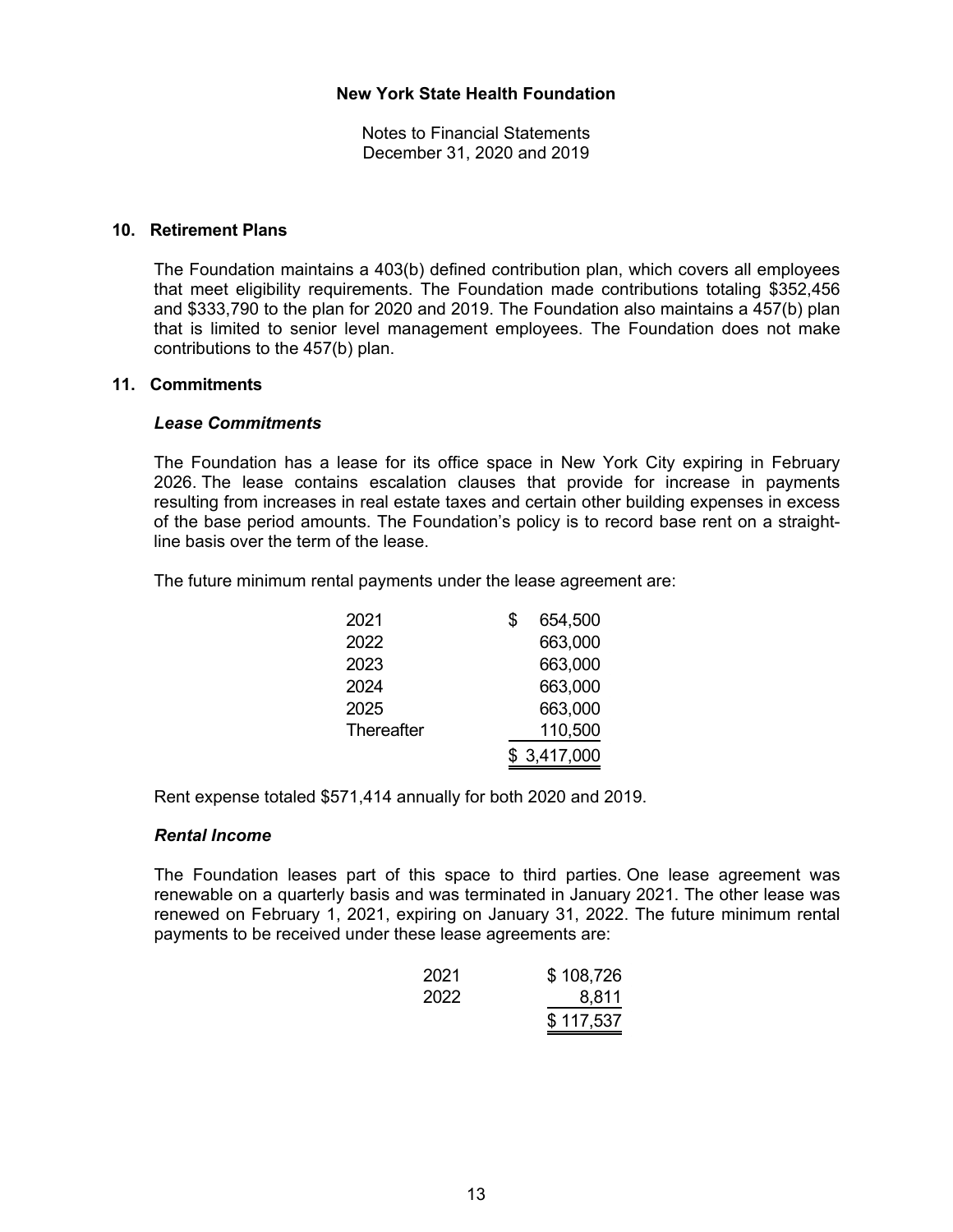Notes to Financial Statements December 31, 2020 and 2019

# **12. COVID-19**

The COVID-19 outbreak has resulted in substantial volatility in the global financial markets. The value of the Foundation's investments will continue to fluctuate in response to the changing market conditions. The effect, if any, that may be recognized in subsequent periods cannot be reasonably estimated.

\* \* \* \* \*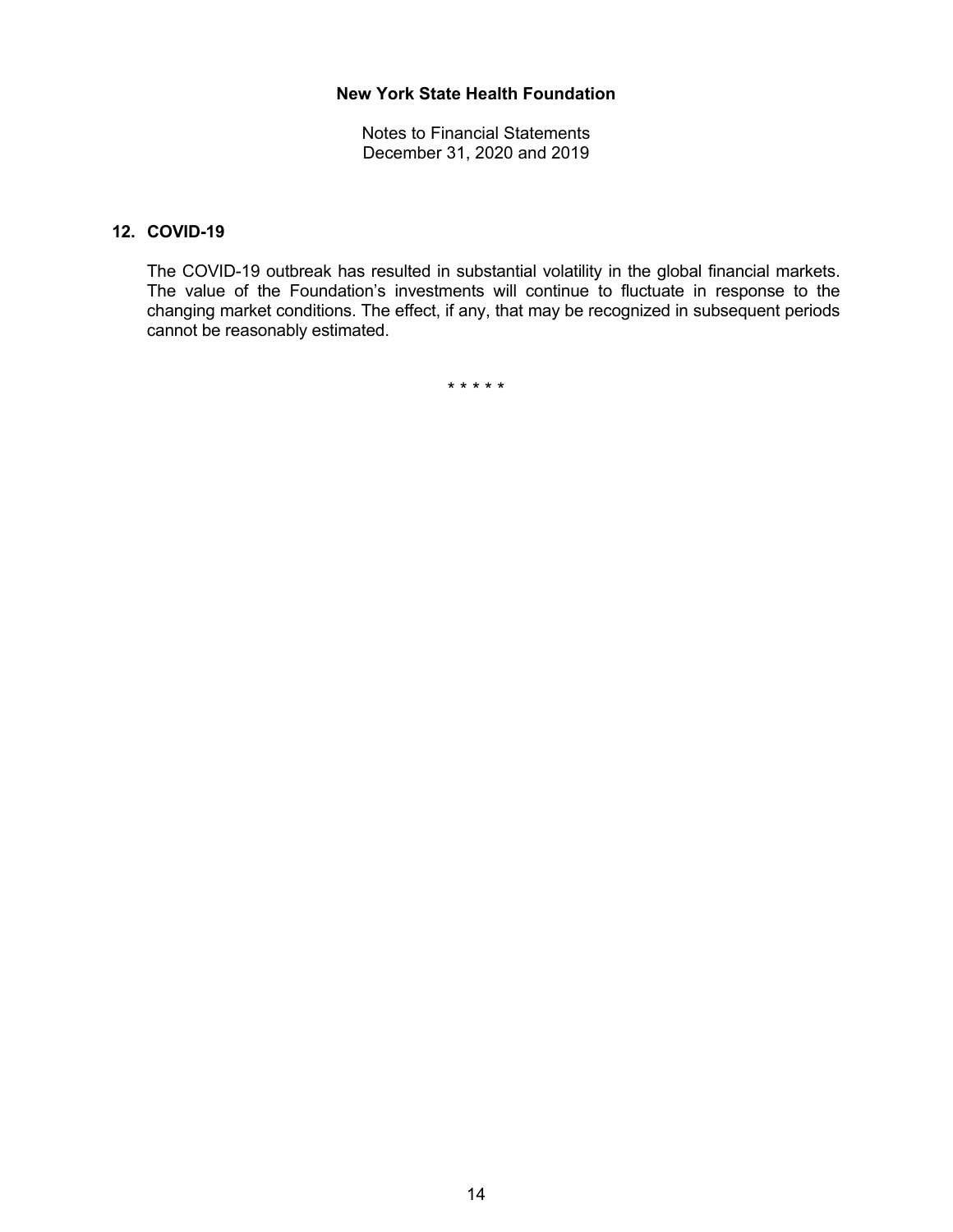Supplementary Information

For the Year Ended December 31, 2020 (With Summarized Totals for the Year Ended December 31, 2019)